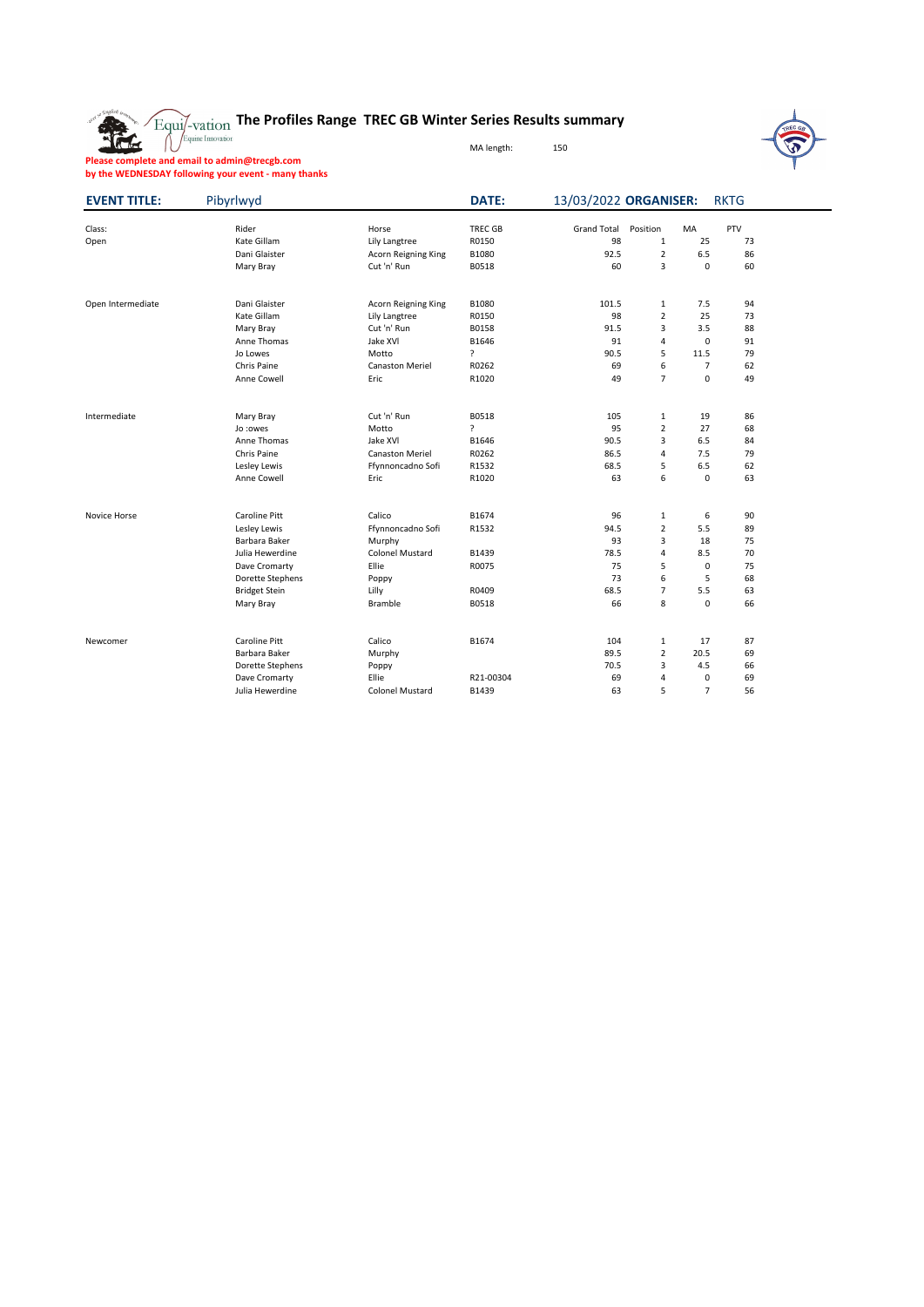| <b>CALLE</b>        | $Equi$ -vation<br>Equine Innovation | The Profiles Range TREC GB Winter Series Class summary |                 |                          |            |            |                       |            |            |                            |                            |        |      |                           |                              |          |
|---------------------|-------------------------------------|--------------------------------------------------------|-----------------|--------------------------|------------|------------|-----------------------|------------|------------|----------------------------|----------------------------|--------|------|---------------------------|------------------------------|----------|
| <b>EVENT TITLE:</b> | <b>Pibyrlwyd Arena TREC</b>         |                                                        | <b>DATE:</b>    |                          |            |            | 13/03/2022 ORGANISER: |            |            | <b>Red Kite TREC Group</b> |                            |        |      |                           |                              |          |
| <b>Class:</b>       | <b>Open</b>                         |                                                        |                 |                          |            |            |                       |            |            |                            |                            |        |      |                           |                              |          |
| <b>RIDER</b>        | <b>TREC GB NO</b>                   | Obstacle 1<br><b>HORSE</b> (very important)            | Obstacle 2      | Obstacle g<br>Obstacle 3 | Obstacle s | Obstacle 6 | Obstacle >            | Obstacle 8 | Obstacle 9 | Deductions for circlinge   | <b>PTV</b><br><b>TOTAL</b> | CANTER | WALK | <b>MA</b><br><b>TOTAL</b> | <b>GRAND</b><br><b>TOTAL</b> | $\delta$ |
| Kate Gillam         | R0150                               | Lily Langtree                                          | 10 <sub>l</sub> |                          |            |            |                       |            |            |                            |                            |        |      |                           | 98                           |          |
| Dani Glaister       | B1080                               | <b>Acorn Reigning King</b>                             |                 |                          |            |            |                       |            |            |                            |                            | 86I    | 6.5  | 6.5                       | 92.5                         |          |
| Mary Bray           | B0518                               | Cut 'n' Run                                            | 10              |                          |            |            |                       |            |            |                            |                            | 60     |      |                           | 60                           |          |

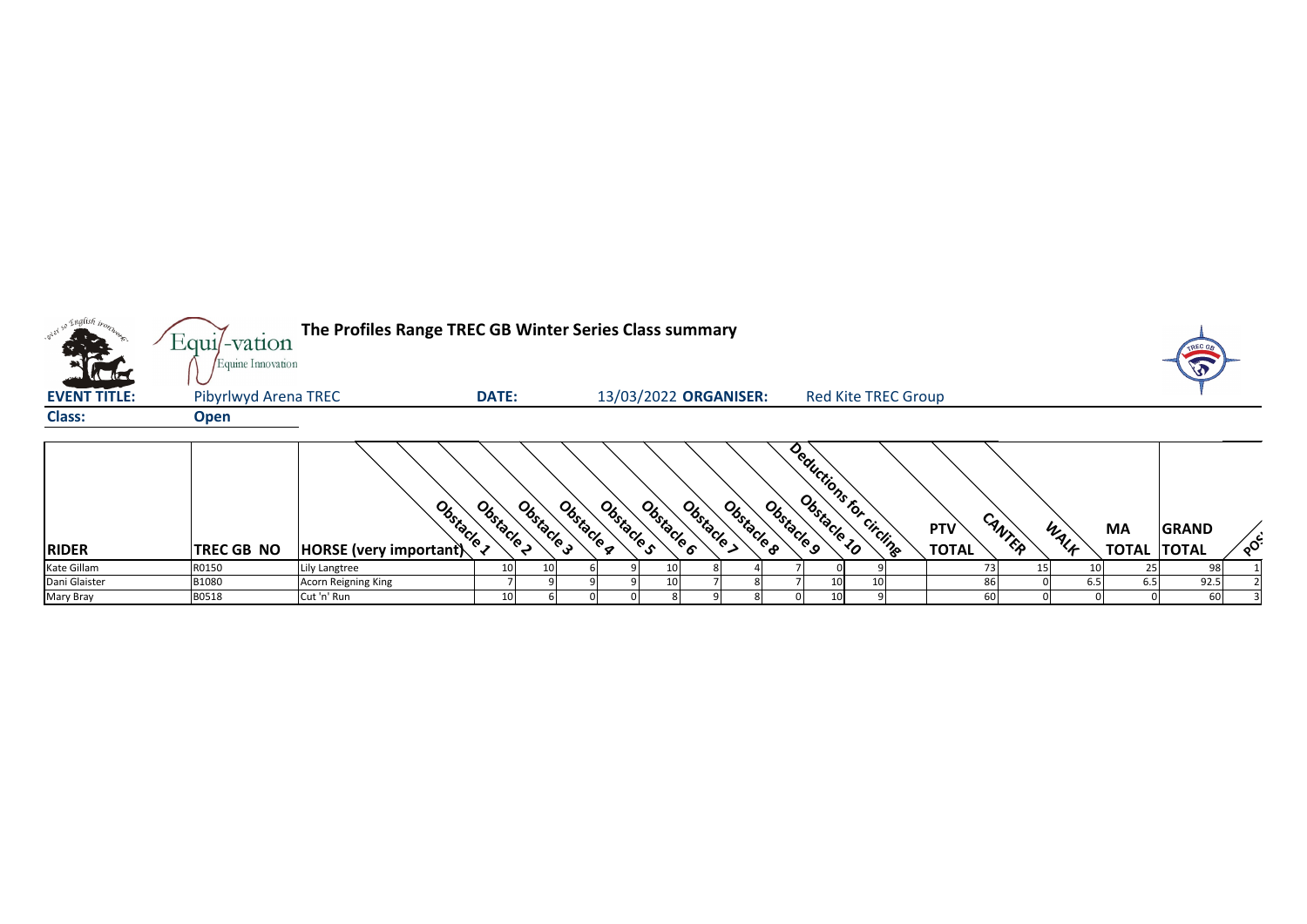| only so English trons | Equi/-vation<br>Equine Innovation | The Profiles Range TREC GB Winter Series Class summary |                          |                          |                                      |                                       |            |                        |      |                                 | TREC G<br>V.             |
|-----------------------|-----------------------------------|--------------------------------------------------------|--------------------------|--------------------------|--------------------------------------|---------------------------------------|------------|------------------------|------|---------------------------------|--------------------------|
| <b>EVENT TITLE:</b>   | Pibyrlwyd Arena TREC              |                                                        | <b>DATE:</b>             |                          | 13/03/2022 ORGANISER:                | <b>Red Kite TREC Group</b>            |            |                        |      |                                 |                          |
| <b>Class:</b>         | <b>Open Intermediate</b>          |                                                        |                          |                          |                                      |                                       |            |                        |      |                                 |                          |
| <b>RIDER</b>          | TREC GB NO                        | Obstacle 1<br><b>HORSE</b> (very<br>$ $ important $ $  | Obstacle 2<br>Obstacle 3 | Obstacle 4<br>Obstacle s | Obstacle B<br>Obstacle 6<br>Obstacle | Deductions for circling<br>Obstacle 9 | <b>PTV</b> | CANTER<br><b>TOTAL</b> | WALK | <b>MA</b><br><b>TOTAL TOTAL</b> | <b>GRAND</b><br>$\delta$ |
| Dani Glaister         | B1080                             | <b>Acorn Reigning King</b>                             | 10                       | 10I                      |                                      | 10<br>10I                             |            | 94                     | 7.5  | 7.5                             | 101.5                    |
| Kate Gillam           | R0150                             | Lily Langtree                                          | 10                       | 10                       |                                      | 10                                    |            | 73                     | 15   | 25                              | 98                       |
| Mary Bray             | B0158                             | Cut 'n' Run                                            |                          | 10<br>10                 |                                      | 10<br>10                              |            | 88                     | 3.5  | 3.5                             | 91.5                     |
| Anne Thomas           | B1646                             | <b>Jake XVI</b>                                        | 10                       | 10                       |                                      | 10<br>10                              |            | 91                     |      |                                 | 91                       |
| <b>Jo Lowes</b>       |                                   | Motto                                                  |                          | 10<br>10                 |                                      | 10<br>10                              |            | 79                     | 11.5 | 11.5                            | 90.5                     |
| <b>Chris Paine</b>    | R0262                             | <b>Canaston Meriel</b>                                 |                          |                          |                                      | 10<br>10                              |            | 62                     |      |                                 | 69                       |
| <b>Anne Cowell</b>    | R1020                             | Eric                                                   | 10                       |                          |                                      | 10                                    |            | 49                     |      |                                 | 49                       |

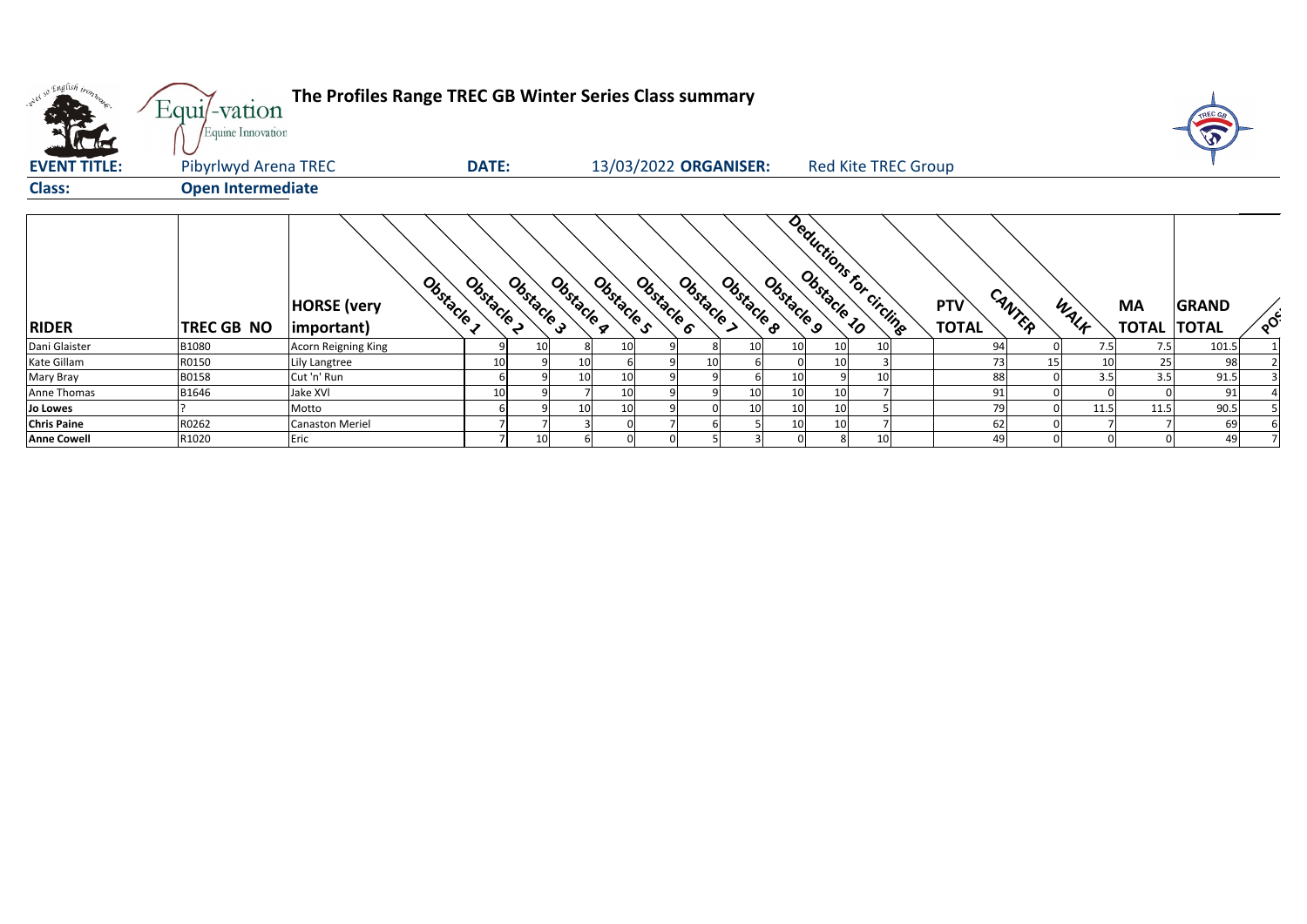

| oney so English tronz | Equi/-vation<br>Equine Innovation | The Profiles Range TREC GB Winter Series Class summary |              |                          |                          |          |            |            |                            |  |                            |        |          |                                 |              |                            |
|-----------------------|-----------------------------------|--------------------------------------------------------|--------------|--------------------------|--------------------------|----------|------------|------------|----------------------------|--|----------------------------|--------|----------|---------------------------------|--------------|----------------------------|
| <b>EVENT TITLE:</b>   | Pibyrlwyd Arena TREC              |                                                        | <b>DATE:</b> |                          | 13/03/2022 ORGANISER:    |          |            |            | <b>Red Kite TREC Group</b> |  |                            |        |          |                                 |              |                            |
| <b>Class:</b>         | Intermediate                      |                                                        |              |                          |                          |          |            |            |                            |  |                            |        |          |                                 |              |                            |
| <b>RIDER</b>          | TREC GB NO                        | Obstacle 1<br><b>HORSE</b> (very<br>(important)        | Obstacle 2   | Obstacle 3<br>Obstacle q | Obstacle s<br>Obstacle 6 | Obstacle | Obstacle 8 | Obstacle 9 | Deductions for circling    |  | <b>PTV</b><br><b>TOTAL</b> | CANTER | WALF     | <b>MA</b><br><b>TOTAL TOTAL</b> | <b>GRAND</b> | $\mathcal{L}_{\mathbf{Q}}$ |
| Mary Bray             | B0518                             | Cut 'n' Run                                            | 10           |                          |                          | 10       | 10         |            | 10 <sub>1</sub>            |  | 86                         |        | 15       |                                 | 105          |                            |
| Jo :owes              |                                   | Motto                                                  |              | 10                       |                          | 10       | 10         |            |                            |  | 68                         |        | 15<br>12 | 27                              | 95           |                            |
| <b>Anne Thomas</b>    | B1646                             | Jake XVI                                               |              | 10                       | 10                       |          | 10         | 10         |                            |  | 84                         |        | 6.5      | 6.5                             | 90.5         |                            |
| <b>Chris Paine</b>    | R0262                             | <b>Canaston Meriel</b>                                 | 10           | 10<br>10                 |                          | 10       |            |            |                            |  | 79                         |        | 7.5      | 7.5                             | 86.5         |                            |
| <b>Lesley Lewis</b>   | R1532                             | Ffynnoncadno Sofi                                      | q            |                          |                          | 10       |            |            |                            |  | 62                         | 6.5    |          | 6.5                             | 68.5         |                            |
| Anne Cowell           | R1020                             | Eric                                                   |              | 10 <sup>1</sup>          |                          |          |            |            |                            |  | 63                         |        |          |                                 | 63           |                            |

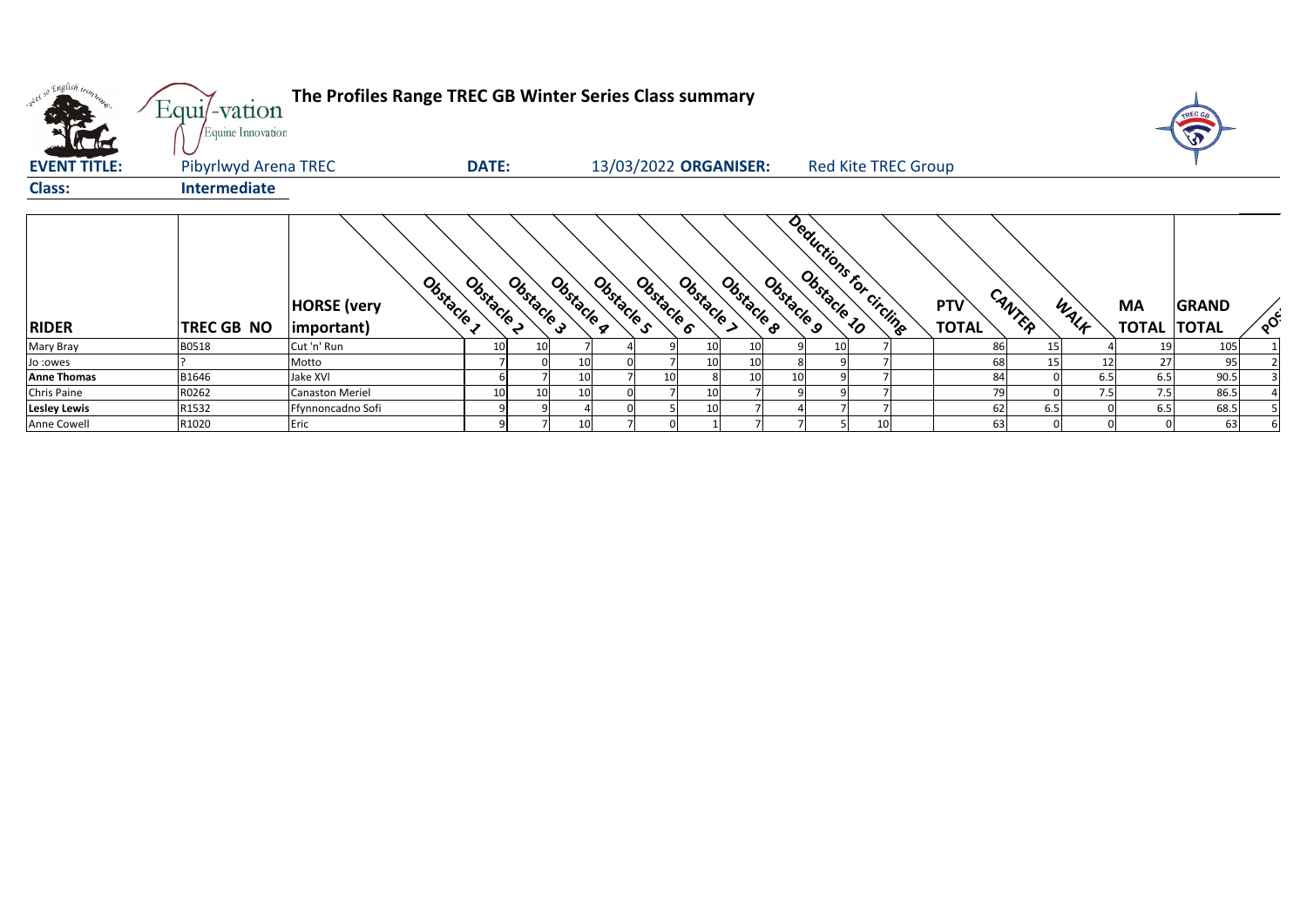| oner so English irony | Equi/-vation<br>Equine Innovation | The Profiles Range TREC GB Winter Series Class summary                                                                                                                                                                              |              |            |            |                       |            |            |            |            |    |                            |                            |        |      |                                 |              |          |
|-----------------------|-----------------------------------|-------------------------------------------------------------------------------------------------------------------------------------------------------------------------------------------------------------------------------------|--------------|------------|------------|-----------------------|------------|------------|------------|------------|----|----------------------------|----------------------------|--------|------|---------------------------------|--------------|----------|
| <b>EVENT TITLE:</b>   | Pibyrlwyd Arena TREC              |                                                                                                                                                                                                                                     | <b>DATE:</b> |            |            | 13/03/2022 ORGANISER: |            |            |            |            |    | <b>Red Kite TREC Group</b> |                            |        |      |                                 |              |          |
| <b>Class:</b>         | <b>Novice Horse</b>               |                                                                                                                                                                                                                                     |              |            |            |                       |            |            |            |            |    |                            |                            |        |      |                                 |              |          |
| <b>RIDER</b>          | TREC GB NO                        | <b>Books</b> Control Control Control Control Control Control Control Control Control Control Control Control Control Control Control Control Control Control Control Control Control Control Control Control Control Control Contro | Obstacle 2   | Obstacle 3 | Obstacle g | Obstacle s            | Obstacle 6 | Obstacle > | Obstacle 8 | Obstacle 9 |    | Deductions for circling    | <b>PTV</b><br><b>TOTAL</b> | CANTER | WALF | <b>MA</b><br><b>TOTAL TOTAL</b> | <b>GRAND</b> | $\delta$ |
| <b>Caroline Pitt</b>  | B1674                             | Calico                                                                                                                                                                                                                              |              |            |            |                       | 10         | 10         | 10         | 10         |    |                            | 90                         |        |      |                                 | 96           |          |
| <b>Lesley Lewis</b>   | R1532                             | Ffynnoncadno Sofi                                                                                                                                                                                                                   |              |            |            |                       |            | 10         |            |            | 10 |                            | 89                         |        |      | 5.5                             | 94.5         |          |
| Barbara Baker         |                                   | Murphy                                                                                                                                                                                                                              | 10           |            |            |                       |            | 10         |            |            | 10 |                            | 75                         | 11.5   | 6.5  | 18                              | 93           |          |
| Julia Hewerdine       | B1439                             | <b>Colonel Mustard</b>                                                                                                                                                                                                              | 10           |            |            |                       |            |            |            |            |    |                            | 70                         |        | 6.5  | 8.5                             | 78.5         |          |
| Dave Cromarty         | R0075                             | Ellie                                                                                                                                                                                                                               | 9            | 10         |            |                       |            | 10         |            |            |    |                            | 75                         |        |      |                                 | 75           |          |
| Dorette Stephens      |                                   | Poppy                                                                                                                                                                                                                               | 10           |            |            |                       |            | 10         |            |            |    | 10                         | 68                         |        |      |                                 | 73           |          |
| <b>Bridget Stein</b>  | R0409                             | Lilly                                                                                                                                                                                                                               | 5            |            |            |                       | 10         | 10         | 10         |            |    |                            | 63                         | 0.5    |      | 5.5                             | 68.5         |          |
| Mary Bray             | B0518                             | <b>Bramble</b>                                                                                                                                                                                                                      | 9            |            |            |                       |            | 10         | 10         |            |    |                            | 66                         |        |      |                                 | 66           |          |

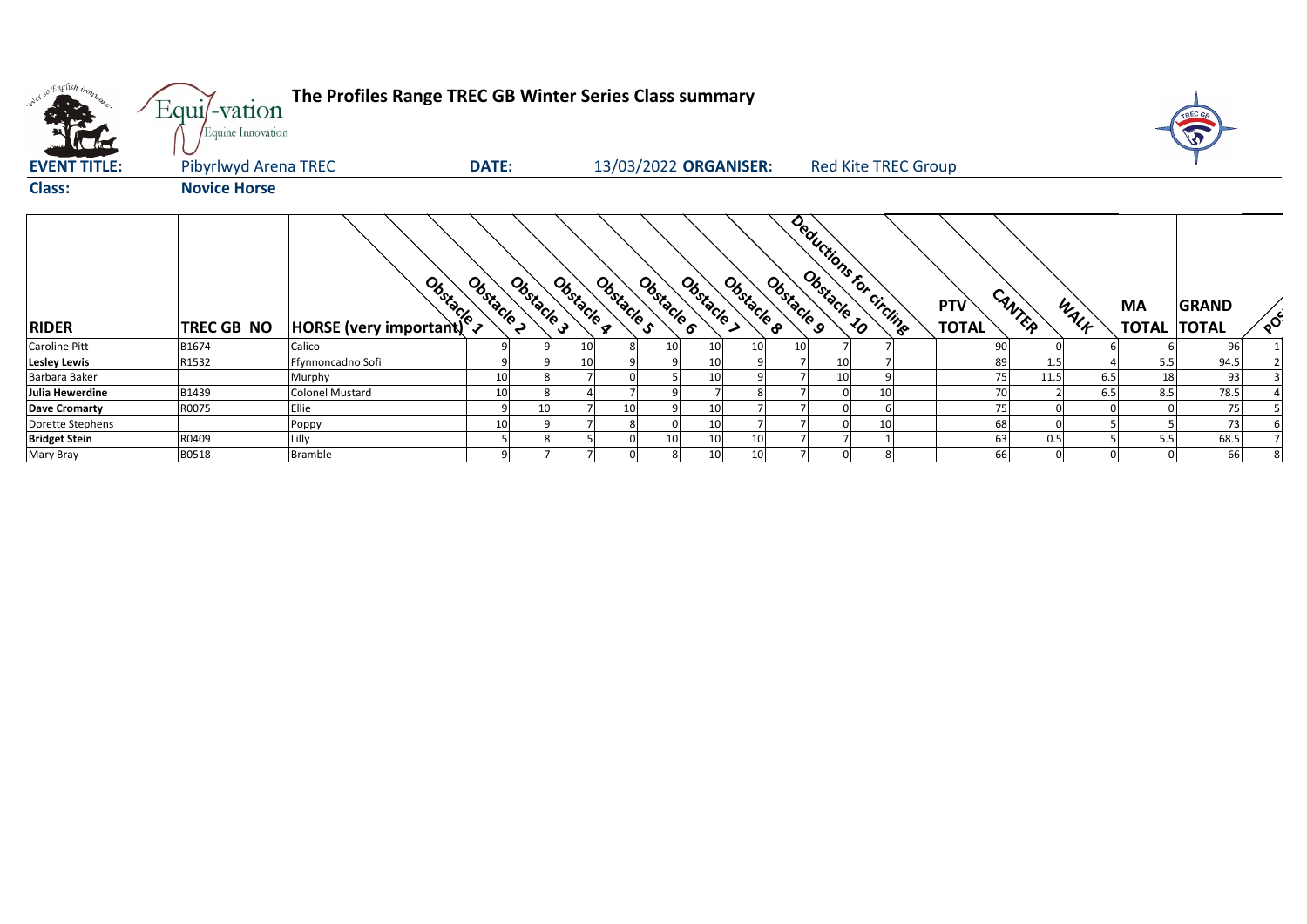

| onel so English inon.<br>Value de | Equi/-vation<br>Equine Innovation | The Profiles Range TREC GB Winter Series Class summary    |            |            |                          |          |            |                                       |                            |                            |                 |      |                                 |              |                 |
|-----------------------------------|-----------------------------------|-----------------------------------------------------------|------------|------------|--------------------------|----------|------------|---------------------------------------|----------------------------|----------------------------|-----------------|------|---------------------------------|--------------|-----------------|
| <b>EVENT TITLE:</b>               | Pibwrlwyd Arena TREC              | <b>DATE:</b>                                              |            |            | 13/03/2022 ORGANISER:    |          |            |                                       | <b>Red Kite TREC Group</b> |                            |                 |      |                                 |              |                 |
| <b>Class:</b>                     | <b>Newcomer</b>                   |                                                           |            |            |                          |          |            |                                       |                            |                            |                 |      |                                 |              |                 |
| <b>RIDER</b>                      | <b>TREC GB NO</b>                 | Obstacle 2<br>Obstacle 1<br><b>HORSE</b> (very important) | Obstacle 3 | Obstacle g | Obstacle 6<br>Obstacle s | Obstacle | Obstacle 8 | Deductions for circling<br>Obstacle 9 |                            | <b>PTV</b><br><b>TOTAL</b> | CANTER          | WALK | <b>MA</b><br><b>TOTAL TOTAL</b> | <b>GRAND</b> | $\mathcal{S}$ ် |
| <b>Caroline Pitt</b>              | B1674                             | Calico                                                    |            | 10I        |                          | 10       | 10         |                                       |                            | 87                         | 15              |      |                                 | 104          |                 |
| Barbara Baker                     |                                   | Murphy                                                    |            | 10I        | 10 <sub>1</sub>          | 10       |            |                                       |                            | 69                         | 15 <sub>1</sub> | 5.5  | 20.5                            | 89.5         |                 |
| Dorette Stephens                  |                                   | Poppy                                                     |            | 10         |                          |          |            |                                       |                            | 66                         |                 | 4.5  | 4.5                             | 70.5         |                 |
| Dave Cromarty                     | R21-00304                         | Ellie                                                     |            | 10         |                          |          |            |                                       |                            | 69                         |                 |      |                                 | 69           |                 |
| Julia Hewerdine                   | B1439                             | <b>Colonel Mustard</b>                                    | 10         | 10         |                          | 10       |            |                                       |                            | 56                         |                 |      |                                 | 63           |                 |